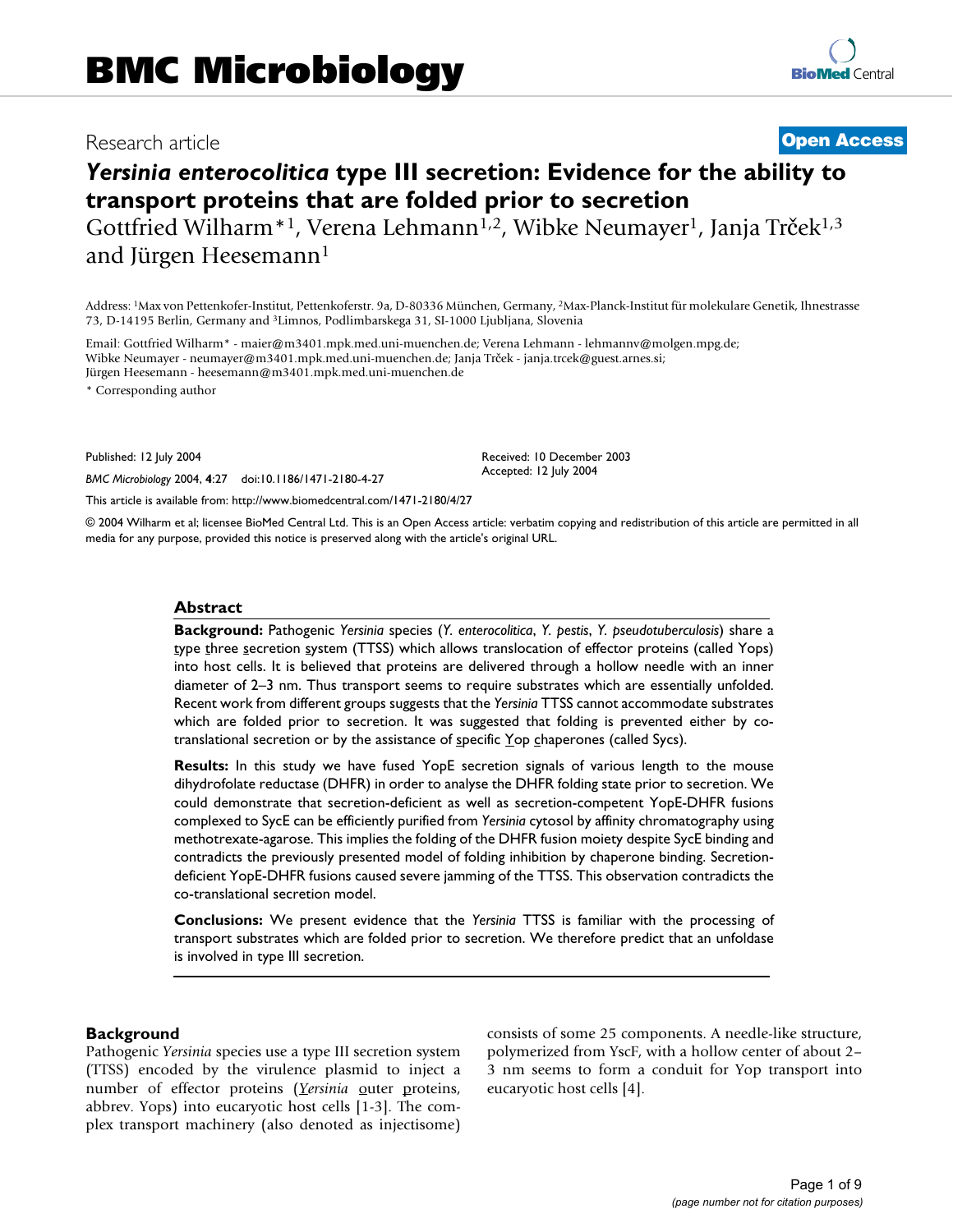The transport signal of Yops has been assigned to the first 10 to 17 codons of the respective gene [5-8]. Yet, what makes the signal a signal is not clear. Anderson and Schneewind [5] proposed a signal at the mRNA-level. This mRNA element was suggested to couple translation and secretion of Yops, implying a co-translational transport mode [[6](#page-7-3)]. Ramamurthi and Schneewind [\[9,](#page-7-4)[10\]](#page-8-0) recently presented further evidence that the YopQ secretion signal might not be proteinaceous. However, work from Lloyd *et al*. [[11,](#page-8-1)12] supports the idea of an N-terminal peptide moiety with characteristics of an amphipathic sequence acting as transport signal for YopE.

As controversial as the question of the signal's nature is that of the mode of transport. The mRNA signal hypothesis is linked to a co-translational secretion model [5,[6](#page-7-3)], whereas an N-terminal signal peptide is compatible with both a co- or post-translational transport mechanism. This issue is even more complicated by the fact that the transport of several Yops is assisted by their specific Yop chaperones (e.g. YopE is assisted by SycE) whereas others such as YopQ – as far as known – are not assisted by chaperones. The minimal binding site of SycE has been mapped to residues 23–50 of YopE [[7](#page-7-5)[,13](#page-8-2),14]. This binding site in complex with a SycE dimer has been suggested to constitute an additional, three-dimensional secretion signal [14] introducing a hierarchy of effector targeting [[15](#page-8-3)]. SycE binding has been shown to be dispensable for secretion of YopE to the culture supernatant but is required for translocation into eucaryotic cells [[11](#page-8-1)[,16](#page-8-4)]. Additionally, YopE can be targeted to the type III machinery and secreted to the supernatant, although less efficient, without the first 15 N-terminal codons/aa residues solely by means of SycE assistance [17]. Post-translational secretion of YopE has been demonstrated [\[6](#page-7-3)[,11](#page-8-1)[,18](#page-8-5)].

With the evidence for a post-translational secretion mechanism the question arose whether Yop transport occurs in a (partially) folded or unfolded form. Mouse dihydrofolate reductase (DHFR; 21.6 kDa) has been successfully applied as a reporter in eucaryotic systems to address the question of the folding state of transported proteins [19- 22]. The stability of the folded DHFR domain can be manipulated by treatment with specific ligands such as methotrexate (MTX).

Recently, two studies were published applying the DHFR tool to analyse the properties of the *Yersinia* TTSS. Lee and Schneewind [\[23\]](#page-8-6) reported on a Yop $E_{1-15}$ -DHFR fusion and a Yop $E_{1-220}$ -DHFR fusion (full length of YopE) which were not secreted by the TTSS of *Yersinia enterocolitica*. This lack of secretion competence however did not interfere with secretion of other Yops. Further, ubiquitin which rapidly folds into a stable tertiary structure was fused to YopQ and YopE signals of different length. Again, all

fusions were secretion-incompetent and did not interfere with secretion of other Yops. Only when a folding-deficient ubiquitin was fused to the Yop $E_{1-15}$  signal was efficient secretion observed. Thus, it was concluded by Lee and Schneewind [\[23](#page-8-6)] that folding of DHFR and ubiquitin hindered secretion of the fusions. Further, the observation that the secretion-incompetent proteins did not lead to an occlusion of the TTSS prompted the authors to propose a model supporting the mRNA signal hypothesis: After signal recognition a substrate that cannot be accommodated would be rejected and – after separation from its mRNA – could not be reinitiated into the secretion machinery.

A second report deals with the role of SycE in secretion of YopE-DHFR fusions [\[24](#page-8-7)]. DHFR and folding deficient mutants thereof were fused to YopE signals encompassing the first 16, 52, 80 and all 219 amino acid (aa) residues. The major outcome of this study was that wild-type DHFR could only be secreted when fused to  $Y^{OPE}$ <sub>1–52</sub> and that this secretion was strictly dependent on the presence of SycE. All other fusions required mutations in DHFR in order to allow secretion. Altogether, Feldman *et al.* [[24\]](#page-8-7) concluded that folding of DHFR was not compatible with its secretion competence and that SycE allowed secretion of wild-type DHFR as part of the Yop $E_{1-52}$  fusion by preventing its folding. In apparent contrast to Lee and Schneewind [[23](#page-8-6)], Feldman *et al.* [\[24](#page-8-7)] could demonstrate the occlusion of the TTSS by several YopE-DHFR fusion constructs.

In parallel to these groups we have also applied the DHFR approach to the *Yersinia enterocolitica* TTSS. Contrary to the studies mentioned above our conclusion is that the *Yersinia* TTSS can deal with secretion substrates essentially folded prior to secretion. Since the transport channel seems to be too narrow to allow passage of such folded domains we propose an unfoldase activity associated with the TTSS.

## **Results and discussion**

Initially, based on a previous study on YopE-GFP fusions [[25](#page-8-8)], we started to analyse secretion of wild-type DHFR fused to YopE secretion signals (the first 18, 53 and 138 aa residues). In accordance with Lee and Schneewind [[23\]](#page-8-6) and Feldman *et al.* [\[24\]](#page-8-7) we found that  $Y$ op $E_{1-18}$ -DHFR and Yop $E_{1-138}$ -DHFR fusions were not secreted by the *Yersinia* TTSS (details below). Our YopE<sub>1-53</sub>-DHFR fusion was secreted in the presence of SycE as was the  $Y$ op $E_{1-52}$ -DHFR fusion described by Feldman *et al.* [\[24\]](#page-8-7). However, our further analysis prompted us to conclude that the DHFR moiety of YopE fusions was folded. This was based on protease protection analyses (Fig. 1) and native gel analyses (Fig. 2) of cytosolic fractions. In order to prove entry of DHFR ligands such as methotrexate (MTX) or aminopterin (APT) into the cytosol of yersiniae we have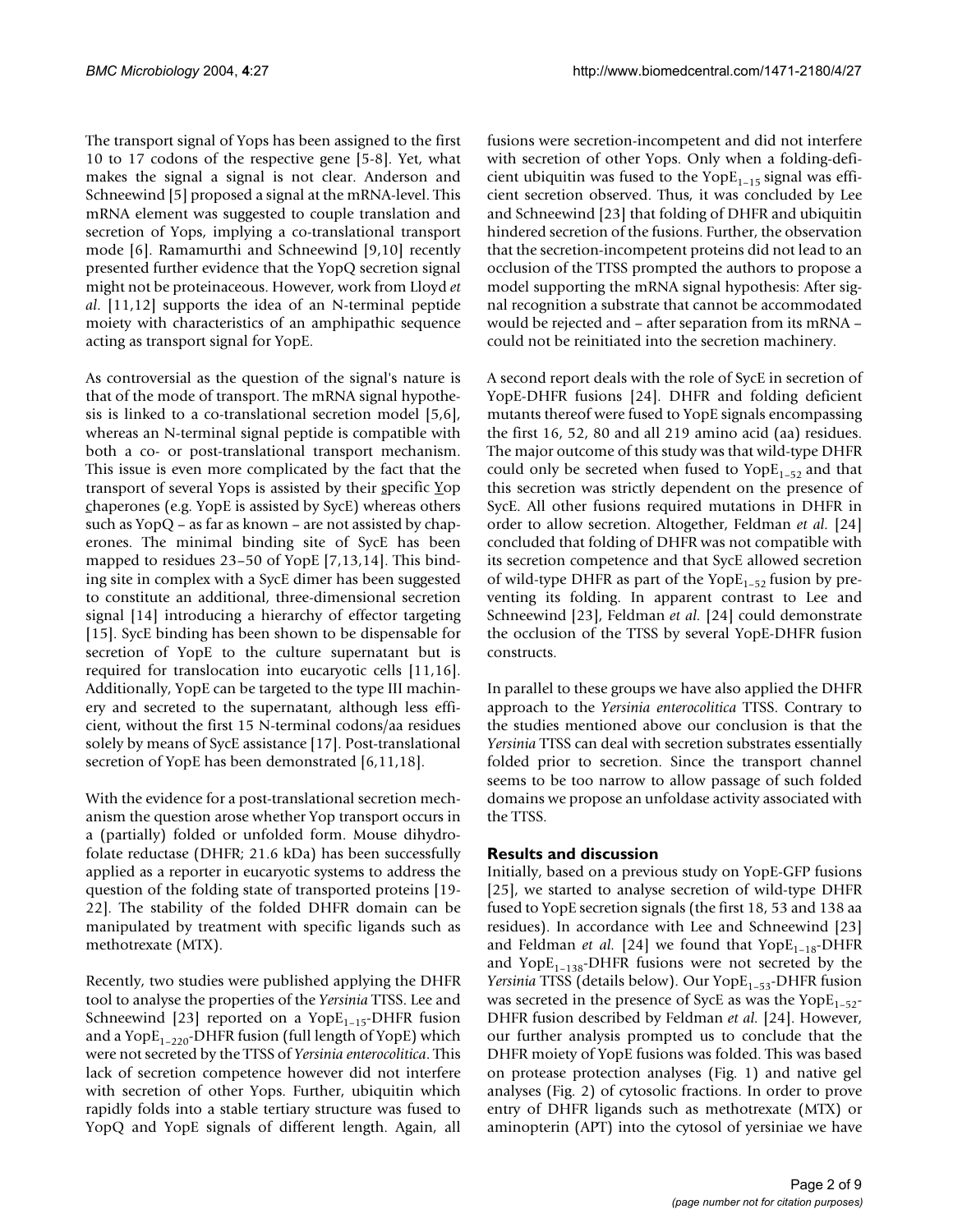

## Protease protection assay on cytosolic YopE1–53 pared from spheroplasts **Figure 1** -DHFR pre-

Protease protection assay on cytosolic YopE<sub>1–53</sub>-DHFR prepared from spheroplasts. Spheroplasts were prepared from yersiniae induced for Yop expression and treated with 1 mM methotrexate (MTX), 1 mM aminopterin (APT) or untreated, respectively. Spheroplasts were washed three times and subsequently lysed by osmotic shock, then soluble supernatants after centrifugation (cytosolic fractions) were treated with thermolysin (0, 1, 10 µg/ml). As "control", cytosol from untreated yersiniae was incubated with 1 mM MTX and 1 mM APT, respectively, prior to thermolysin exposition. After incubation at 20°C for 15 minutes samples were loaded on an SDS gel that was electroblotted. Immunostaining was performed with anti-DHFR monoclonal antibodies.



Figure 2

Native gel electrophoresis reveals binding of methotrexate (MTX) to Yop $E_{1-53}$ -DHFR. Cytosolic fractions from yersiniae expressing  $Y$ op $E_{1-53}$ -DHFR were prepared as described in legend to Fig. 1. Cytosolic fraction was loaded directly on a HEPES-buffered native gel (lane 1) and after further incubation with 1 mM MTX (lane 2). After electrophoresis gel was electroblotted and DHFR-fusions were detected using anti-DHFR antibodies.

prepared spheroplasts from yersiniae pretreated with APT, MTX or untreated. Spheroplasts were subsequently lysed and binding of the ligands MTX and APT to cytosolic Yop $E_{1-53}$ -DHFR was then challenged by testing the resistance against the protease thermolysin (Fig. 1). Surprisingly, even concentrations as high as 1 mM of MTX or APT present in the yersiniae cultures were insufficient to protect the DHFR moiety from proteolytic digestion. Hence, we were not able to saturate the intracellular pool of DHFR fusions with either of the ligands since control experiments shown in Fig. 1 demonstrate that addition of MTX or APT to cytosol of untreated yersiniae rendered the DHFR moiety of the fusions resistant to protease attack. Feldman *et al.* [\[24](#page-8-7)] anticipated that MTX could not be used because *E. coli* is known to efficiently export MTX [26]. In contrast, APT was expected to enter the *Yersinia* cell because an apparent growth restriction could be observed [[24\]](#page-8-7). However, the entry of neither drug has been proven directly.

We have noticed that for analysis of cytosolic fusions it was crucial to prepare spheroplasts. Initially, we had lysed complete yersiniae pretreated with these drugs and even though we had extensively washed the bacteria prior to lysis we found the complete pool of DHFR saturated with the ligands. Thus, either the periplasmic space was loaded with MTX/APT or the bacterial surface was coated so that after cell lysis the released ligands could bind to DHFR causing artificial protection towards thermolysin.

From the protease protection analyses of spheroplast preparations we can conclude the following. First, neither APT nor MTX efficiently enter the cytoplasm which limits the potential of the DHFR tool in *Yersinia*. Second, cytosolic Yop $E_{1-53}$ -DHFR prepared from spheroplasts can be stabilised by addition of MTX or APT suggesting that the DHFR moiety is properly folded.

The latter conclusion was further confirmed by native gel electrophoresis of cytosolic preparations as represented in Fig. 2. We found that the electrophoretic mobility of Yop $E_{1-53}$ -DHFR was significantly increased in the presence of MTX. This might be explained by a more rigid conformation of the DHFR-ligand complex. This finding shows that the complete pool of soluble  $\text{YopE}_{1-53}$ -DHFR is accessible to MTX binding which suggests the folding of DHFR.

We could not rule out that the obvious discrepancy between our observations and the well supported hypothesis presented by Feldman *et al.* was due to the slight difference between our  $Y$ op $E_{1-53}$ -DHFR construct and the YopE<sub>1-52</sub>-DHFR fusion studied by Feldman et al. [\[24](#page-8-7)]. Thus, we mimicked their Yop $E_{1-52}$ -DHFR construct to analyse a fusion with the identical aa sequence.

Fig. 3A schematically depicts the YopE-DHFR constructs studied. YopE-DHFR fusions were expressed in *Yersinia enterocolitica* WA-314 [27] under the control of the *yopE* wild-type promoter using the moderate-copy-number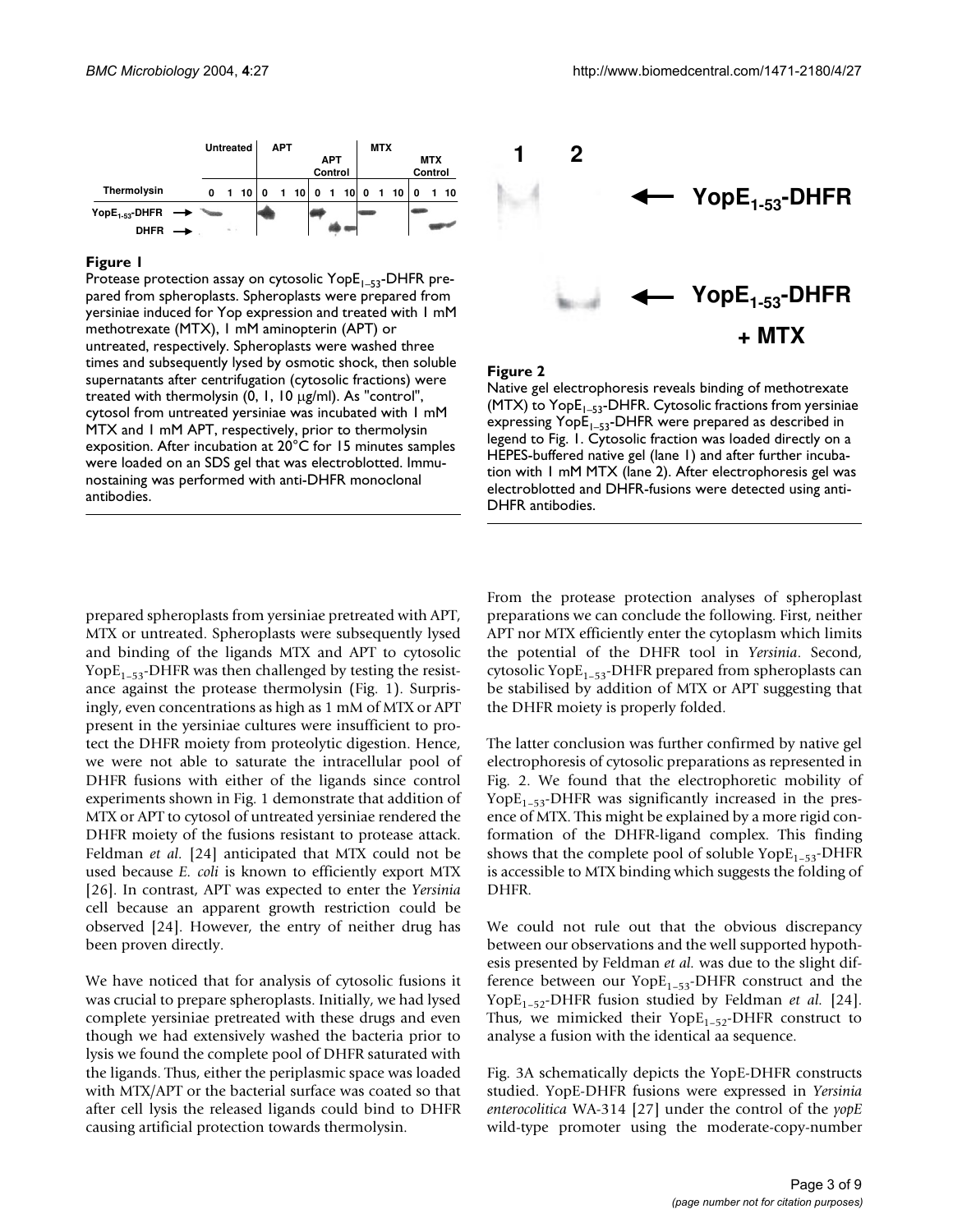

#### Figure 3

Expression and secretion of YopE-DHFR fusions. (A) Scheme depicts plasmid constructs pE18-DHFR, pE52-DHFR, pE53- DHFR and pE138-DHFR, allowing expression of YopE N-termini (the first 18, 52, 53 or 138 aa) fused to DHFR and concomitant expression of YopE-chaperone SycE. (B) Yersiniae (*Y. enterocolitica* strain WA-314, abbrev. WT, and its secretion deficient *yscV* mutant (also termed *lcrD*)) expressing YopE-DHFR fusions were cultured for 2 h at 37°C in BHI medium. Then Yop secretion was induced by Ca2+-depletion with EGTA. After 1.5 h of continued incubation bacteria were pelleted and whole cell lysates (P) and TCA-precipitated supernatants (S) were subjected to SDS-PAGE; ten times more supernatant than cell pellet was loaded. Subsequently, immunoblotting was performed with monoclonal anti-DHFR antibodies. (C) Coomassie-stained SDS-PAGE of supernatants from a secretion experiment as described above (Fig. 3B). The first two lanes show Yop secretion of the parental hosts. Arrows indicate secreted YopE<sub>1–52</sub>-DHFR and YopE<sub>1–53</sub>-DHFR.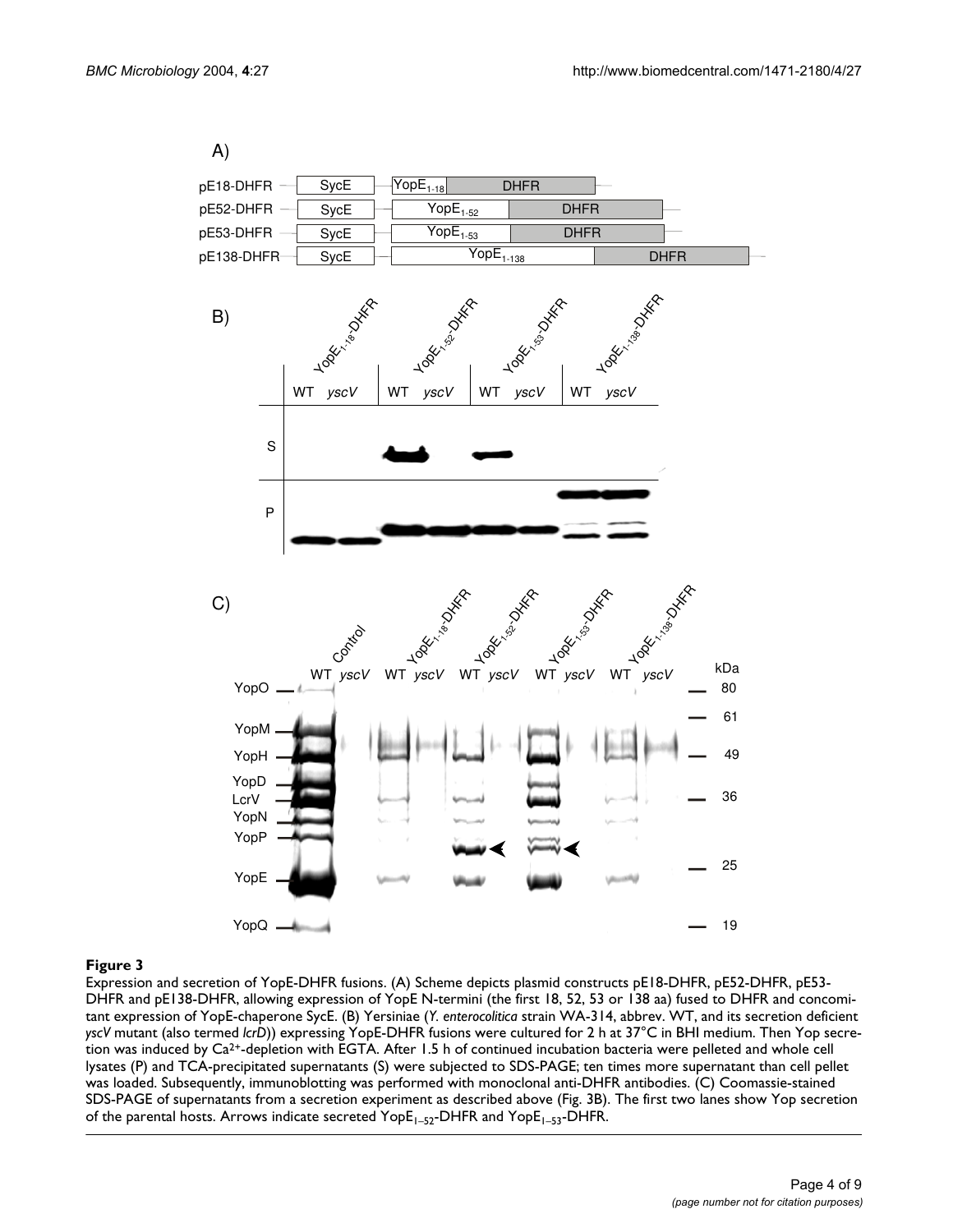

#### **Figure 4**

Affinity purification of YopE-DHFR fusions using MTX-agarose. Yersiniae expressing DHFR fusions as indicated were lysed by French press treatment and soluble supernatants after centrifugation were incubated with MTX-agarose beads on ice for 30 min. Beads were washed with PBS five times, subsequently resuspended in SDS loading buffer and subjected to SDS-PAGE. Left panel represents a Coomassie stained gel, right panel a Western blot analysed with monoclonal anti-DHFR antiserum and polyclonal anti-SycE antiserum simultaneously. As control served *Y. enterocolitica* WA-314 harbouring plasmid pACYC184.

plasmid pACYC184 [28]. Fig. 3B illustrates Western blot results from secretion studies.  $Y$ op $E_{1-18}$ -DHFR and a YopE1–138-DHFR fusion were not secreted by the *Yersinia* TTSS whereas  $Y$ op $E_{1-52}$ -DHFR and  $Y$ op $E_{1-53}$ -DHFR were secreted specifically as revealed by comparison with the secretion deficient *yscV* (*lcrD*) mutant [\[29](#page-8-9)]. We determined that approximately 7% of all  $YopE_{1-52}$ -DHFR and 6% of YopE<sub>1-53</sub>-DHFR was secreted whereas 38% of YopE was secreted in the wild-type yersiniae. Analysis of these secretion experiments on SDS-PAGE follwed by Coomassie-staining is shown in Fig. 3C. Fusions  $YopE_{1-18}-DHFR$ and Yop $E_{1-138}$ -DHFR, which proved to be incompetent for secretion caused severe jamming whereas secretion of Yop $E_{1-52}$ -DHFR and Yop $E_{1-53}$ -DHFR was accompanied by less dramatic effects on Yop secretion. Noteworthy, the jamming caused by  $Y \text{op} E_{1-52}$ -DHFR was more pronounced than that observed in context of  $\text{YopE}_{1-53}$ -DHFR secretion. Feldman *et al.* when investigating  $Y$ op $E_{1-52}$ -DHFR in a multi-Yop mutant did not observe an effect on secretion of YopD and YopN [\[24](#page-8-7)]. Likely, competition of the effector Yops secreted in parallel in our experimental setting can explain these differences. Lee and Schneewind

[[23](#page-8-6)] predicted a mechanism allowing the rejection of secretion-incompetent (e.g. folded) substrates and an mRNA signal that selects against folded proteins dissociated from their mRNA. According to that model jamming caused by engagement of folded substrates should not occur. The jamming effects of DHFR fusions on Yop secretion presented here and that reported by Feldman *et al.* [[24](#page-8-7)] for  $Y$ op $E_{1-80}$ -DHFR and  $Y$ op $E_{1-219}$ -DHFR fusions contradict this model.

Feldman *et al.* have claimed that SycE binding to  $Y$ op $E_{1}$  $_{52}$ -DHFR prevents DHFR folding [\[24\]](#page-8-7). However, this was not proven directly. We challenged this hypothesis by affinity purification of DHFR fusion proteins from yersiniae cytosol using MTX-agarose. Fig. 4 exemplifies this approach. Yersiniae expressing the respective fusions were induced for Yop secretion (similar results are obtained when yersiniae were grown at 37°C in the presence of calcium or when the secretion deficient *yscV* mutant was used) and lysed by French press treatment (alternatively, lysozyme treatment was possible). MTX-agarose was added to the cleared supernatants after high speed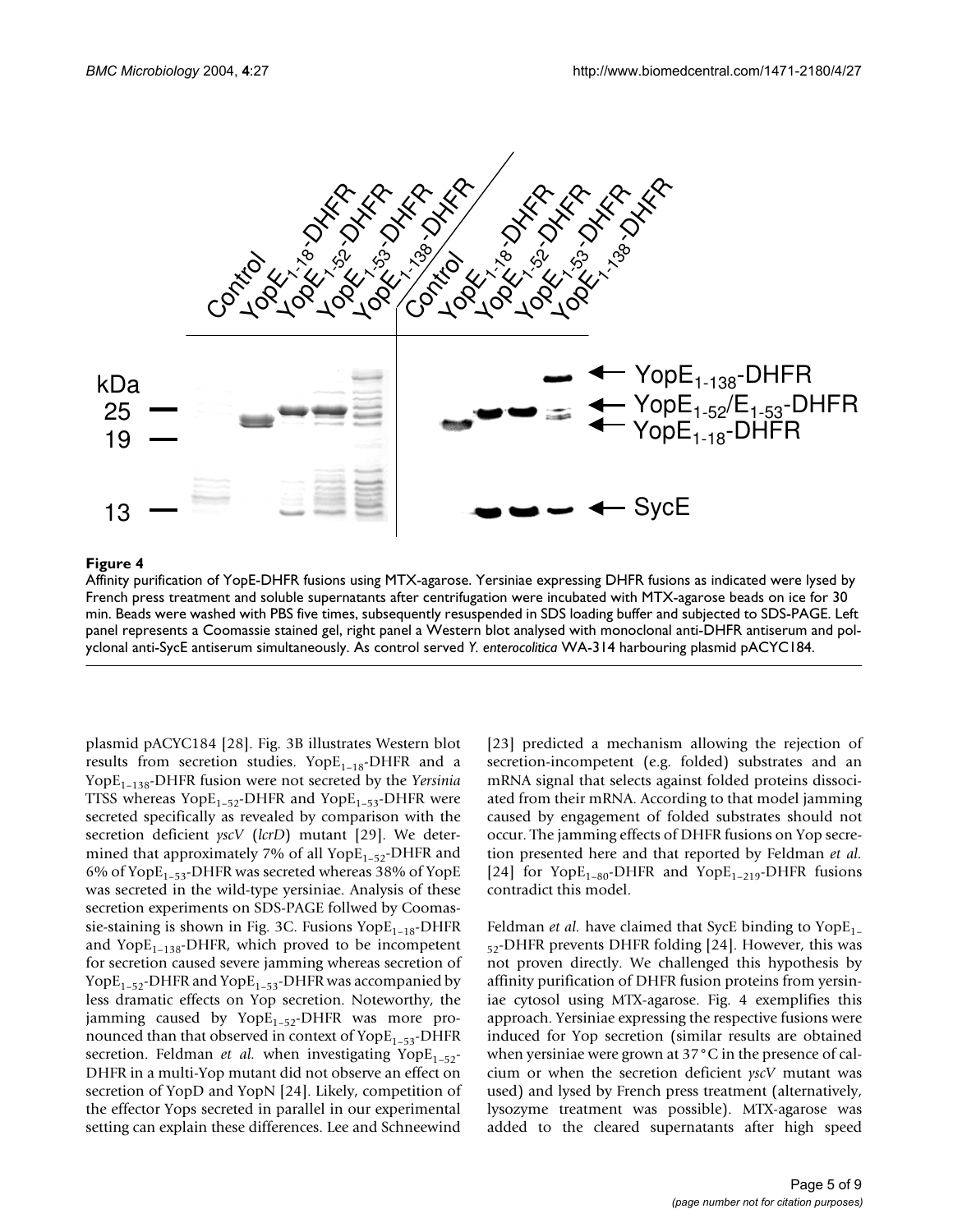

#### Figure 5

Secretion of YopE<sub>1–52</sub>-DHFR and YopE<sub>1–53</sub>-DHFR after inhibition of protein biosynthesis. Yersiniae (*Y. enterocolitica*  strain WA-314, abbrev. WT, and the secretion deficient *yscV*  mutant) expressing  $Y$ opE<sub>1–52</sub>-DHFR and  $Y$ opE<sub>1–53</sub>-DHFR, respectively, were cultured for 2 h at 37°C in BHI supplemented with  $CaCl<sub>2</sub>$ . Then 50  $\mu$ g/ml of tetracycline was added to inhibit protein synthesis and cultures were incubated for another 20 min. Then bacteria were pelleted and resuspended in BHI depleted of  $Ca^{2+}$  to induce Yop secretion in the presence of tetracycline. After 20 min of continued incubation bacteria were pelleted and whole cell lysates (P) and TCA-precipitated supernatants (S) were subjected to SDS-PAGE; ten times more supernatant than cell pellet was loaded. Subsequently, immunoblotting was performed with monoclonal anti-DHFR antibodies.

centrifugation and incubated on ice for 1 h. Subsequently, MTX-beads were centrifuged, washed five times in ice-cold PBS and subjected to SDS-PAGE analysis. Coomassie staining (Fig. 4, left panel) and Western blotting (Fig. 4, right panel) revealed the specific binding of the fusion proteins to MTX-agarose. Co-purification of SycE was verified by Western-blotting but was also visible on the Coomassie-stained gel. As expected, SycE did not copurify with  $Y$ op $E_{1-18}$ -DHFR fusion, since this construct does not include the SycE binding site. This experiment shows that SycE binding to  $Y$ op $E_{1-52}$ -DHFR does not exclude folding of DHFR in principle. Since efficiency of these purifications was determined to be between 25 and 50%, the species enriched cannot be considered rare. Though we cannot rule out that the 7% of  $Y$ op $E_{1-52}$ -DHFR secreted exhibit another conformation this is rather unlikely because protease protection assays and native gel analyses indicate that the complete pool of soluble DHFR fusion proteins is accessible to MTX binding and thus

folded. This is further substantiated by the fact that no DHFR degradation products derived from  $Y$ op $E_{1-52}$ -DHFR were detectable when blotting whole cell lysates (see Fig. 3B).

Others might argue that SycE binding to these secretable DHFR fusions could slow down folding of the DHFR moiety so that these fusions remain secretion competent for a certain time. If this argument would hold then secretion should decrease rapidly after inhibition of protein translation. To test this argument we inhibited protein biosynthesis with tetracycline and induced Yop secretion 20 minutes thereafter. Fig. 5 shows that significant secretion of YopE<sub>1-52</sub>-DHFR and YopE<sub>1-53</sub>-DHFR could be demonstrated after inhibition of protein biosynthesis. This finding is both in accordance with the reported possibility of post-translational secretion of YopE [\[11](#page-8-1),[18](#page-8-5)] and in support of our view that the TTSS is capable of secreting proteins folded prior to secretion.

In summary, our data show show that the DHFR moiety of YopE<sub>1–52</sub>-DHFR and YopE<sub>1–53</sub>-DHFR fusions was predominantly folded in a state that was competent to bind MTX and that this folding state of DHFR was compatible with SycE binding to fusions  $Y$ op $E_{1-52}$ -DHFR and  $Y$ op $E_{1-52}$ 53-DHFR. Since these fusions were secretable, we conclude that folding of substrate proteins prior to secretion is compatible with *Yersinia* type III secretion in principle. Though in obvious discrepancy to the view of Lee and Schneewind [\[23](#page-8-6)] as well as that of Feldman *et al.* [\[24](#page-8-7)] we feel that our conclusions are well supported by several studies.

Feldman *et al.* have claimed that SycE bound to a  $YOPE_{1-}$  $_{52}$ -DHFR fusion prevents DHFR folding by overlapping the DHFR moiety physically [[24](#page-8-7)]. Since the crystal structure of the SycE dimer complexed to  $Y^{2,2}$ <sub>23–78</sub> clearly shows that YopE is wrapped around the SycE dimer [14] and not vice versa it is hard to imagine how SycE binding should overlap with the fused DHFR domain. Further, it is clear from the studies of Birtalan *et al.* [14] that the influence of SycE on YopE is restricted to the chaperone binding site and does not extend globally since the RhoGAP domain of a  $(SyCE)_{2}/Y$ opE complex was catalytically active. Moreover, comparison of the structure of the SycE dimer uncomplexed [\[30\]](#page-8-10) with that of SycE complexed to the YopE chaperone binding site [14] reveals that SycE serves as a purely static binding platform. Thus, an unfolding activity of SycE is unlikely. Hence, the *Yersinia* TTSS generally has to deal with folded secretion substrates. In addition, it has been shown by isothermal titration calorimetry studies of Tir/CesT from enteropathogenic *E. coli* as well as by enzymatic activity profiling of *Salmonella enterica* SigD/SigE [31] that these effectors are not globally unfolded when bound to their specific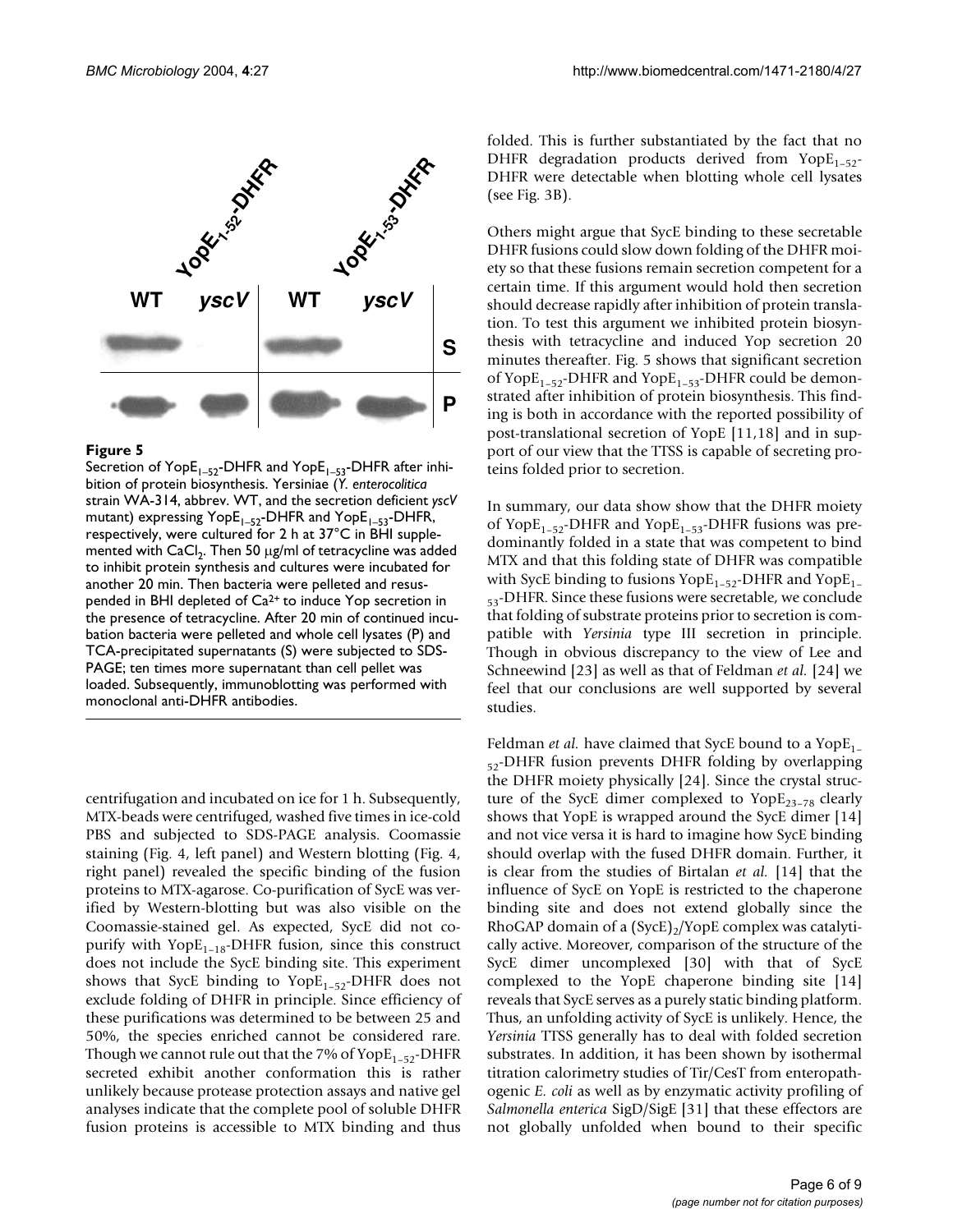chaperones. This suggests that storage of for the most part folded effectors in the presence of their specific chaperones is a common feature of type III secretion systems. Stored effectors must be either unfolded prior to secretion or the TTSS must be able to secrete folded proteins. Recently, needles of the injectisomes of *Shigella* [[32\]](#page-8-11) and *Yersinia* TTSSs [[4](#page-7-2)] have been visualized by electron microscopy showing a hollow center with a diameter of 20–30 Å. Needles of the *Salmonella* TTSS1 with an outer diameter of 13 Å are even thinner [\[33](#page-8-12)]. In comparison, the minimal diameter of the YopE catalytic domain is approximately 25 Å [\[34](#page-8-13)], that of the YopH catalytic domain is at least 40 Å [35], and that of the heterologous substrate DHFR is around 32 Å [36]. Ubiquitin, which cannot be secreted by the *Yersinia* TTSS [[23](#page-8-6)] has a minimal diameter of approximately 24 Å [37]. Thus, it is generally believed that secretion does not occur with substrates in a folded form. Therefore, we propose that TTSS systems possess unfolding machineries to process the stored pool of effectors. Accordingly, it seems possible that the machinery can unfold heterologous substrates under certain conditions. Substrates such as the fusions  $\text{Yope}_{1-18}$ -DHFR and  $\text{Yope}_{1-18}$ <sub>138</sub>-DHFR are identified as potential secretion substrates and engaged by the machinery. Yet, due to the inability to unfold these proteins they cause plugging of the pore. Other fusions such as  $Y$ op $E_{1-52}$ -DHFR and  $Y$ op $E_{1-53}$ -DHFR can be unfolded with some efficiency. An explanation for the dependency of SycE to transport DHFR fusions might be that SycE recruits and facilitates the binding of the proposed unfoldase so that it can efficiently pull on the polypeptide chain and trap local unfolding fluctuations. As reviewed by Matouschek [[38\]](#page-8-14) the characteristics of a protein to resist unravelling are not determined by its stability against global unfolding. The resistance is rather determined by the local structure first encountered by the unfoldase after recognition of the substrate. In that light, small differences among fusion constructs may influence efficiency of unfoldase to unravel substrates and may lead to dramatically different secretion phenotypes.

Gorbalenya and Koonin [39] were the first to describe the relationship between Rho helicase, V- and F-type ATPases, and the flagellar ATPase FliI, an homologue of the *Yersinia* TTSS ATPase YscN. A recent phylogenetic classification of P-loop NTPases suggests that all these NTPases belong to the group of unfoldases [40]. Thus, we hypothesise that the ATPase YscN could be a suitable candidate for unfolding of TTSS substrates prior to secretion.

We want to stress that this issue is far from being clarified and introduce to this discussion the possibility that unfolding of TTSS substrates prior to secretion may occur.

## **Conclusions**

The folding state of type three secretion substrates before and during transport has not been clearly defined. Using a DHFR fusion approach we have addressed these questions. We found that DHFR ligands methotrexate and aminopterin poorly entered *Yersinia enterocolitica* cells which limited the applicability of the DHFR tool.  $Y_{\text{OPE}_1}$  $_{18}$ -DHFR and Yop $E_{1-138}$ -DHFR fusions proved secretiondeficient and caused plugging of the secretion machinery. This indicates that folding of these artificial secretion substrates interfered with the secretion process. However, we could demonstrate secretion of  $Y$ op $E_{1-52}$ -DHFR and Yop $E_{1-53}$ -DHFR fusions even after inhibition of protein synthesis. Further, we showed that folding of the DHFRmoiety of these fusions as monitored by ligand binding was compatible with binding of the YopE secretion chaperone SycE. We conclude that the *Yersinia* TTSS is familiar with the processing of transport substrates which are folded prior to secretion and postulate that an unfoldase is involved in type III secretion.

## **Methods**

#### *Plasmid constructions*

YopE-DHFR fusion constructs were generated by introducing a BamHI-SalI fragment of murine *dhfr* into vectors pCJYE18-G3, pCJYE53-G3 and pCJYE138-G3 [[25](#page-8-8)] after excission of the BamHI-SalI fragment encoding GFP3. The HindIII-BamHI fragment encoding the YopE amino-terminus of the respective YopE fusion also encodes SycE allowing the coexpression of this chaperone [\[25\]](#page-8-8). The BamHI-SalI fragment encoding DHFR was generated by PCR using primers 5'-GGATCCATGGTTCGACCATT-GAACTGC-3' and 5'-GTCGACGGCCG-GATCTAAAGCCAGC-3'. The murine *dhfr* used as template was a gift from Walter Neupert. Resulting plasmids were termed pE18-DHFR, pE53-DHFR and pE138- DHFR. Plasmid pE52-DHFR encoding a Yop $E_{1-52}$ -DHFR fusion was generated by HindIII-BamHI mediated excision of the  $\frac{spec\text{-}popE_{1-18}}{rms}$  fragment from plasmid pE18-DHFR and insertion of a PCR-generated *sycE-yopE*<sub>1-52</sub> fragment flanked by HindIII and BglII restriction sites.

## *Protein secretion and analysis*

As host strains for expression and secretion of Yop-DHFR fusions served the *Yersinia enterocolitica* strain WA-314 [27] harbouring the pYV virulence plasmid and its secretion deficient *yscV/lcrD* mutant WA-C (pYV-515) [\[29](#page-8-9)]. Chloramphenicol (20 µg/ml), nalidixic acid (60 µg/ml), kanamycin (50 µg/ml) were used as selective antibiotics. Overnight cultures were incubated at 27°C in BHI medium. For secretion experiments yersiniae were diluted 1:20 from overnight cultures and incubated for 2 h at  $37^{\circ}$ C in BHI medium; if indicated, CaCl<sub>2</sub> was added to 2.5 mM to completely suppress Yop secretion. For secretion of Yops BHI medium was supplemented with 10 mM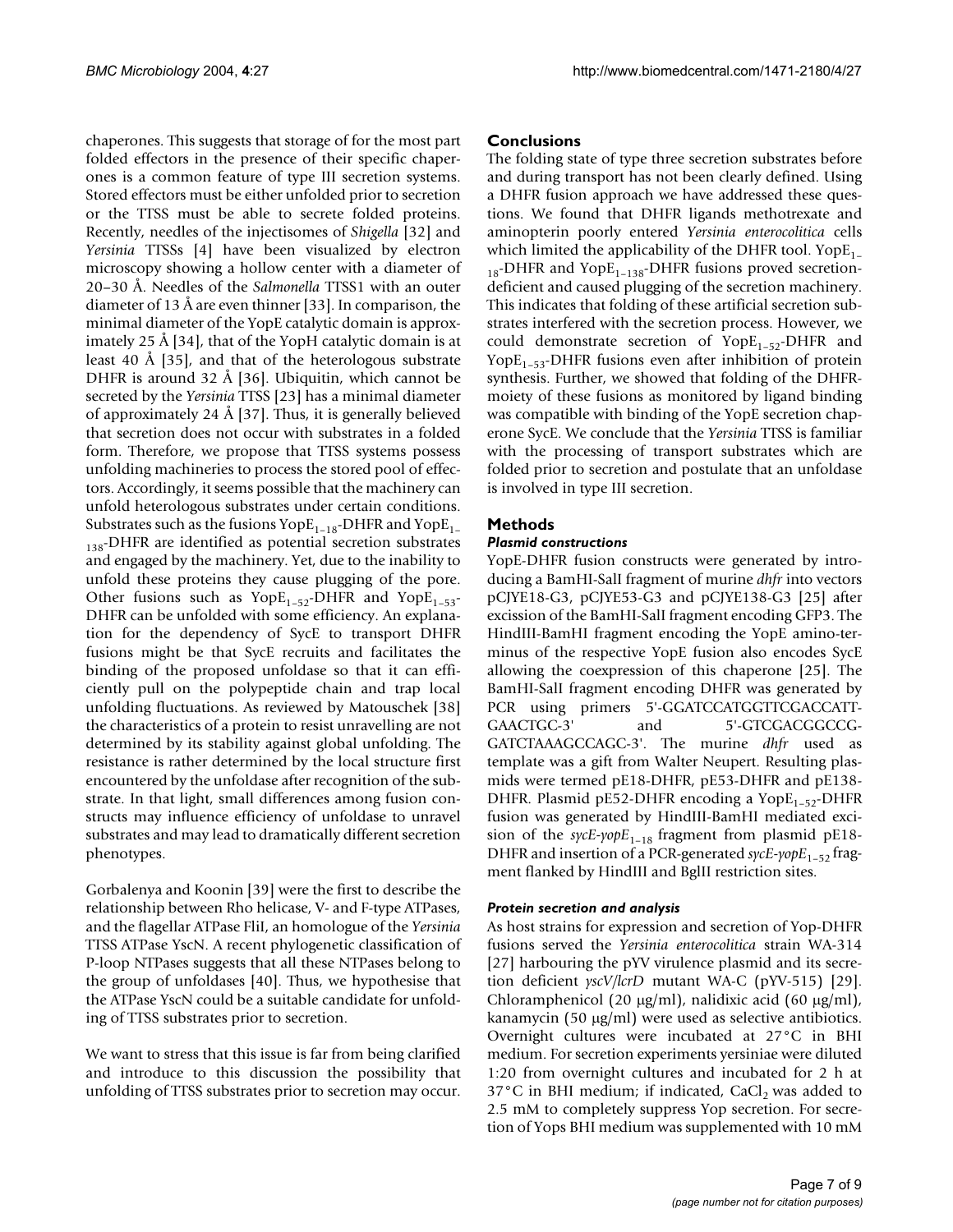MgCl<sub>2</sub>, 0.2% glucose and 5 mM EGTA (BHI-EGTA; [\[41](#page-8-15)]). Methotrexate (MTX) and aminopterin (APT), were dissolved in DMSO (100 mM stock concentration) and added to the medium 10 min before induction of Yop secretion to a final concentration of 1 mM. Accordingly, controls were treated with 1% DMSO. DMSO did not significantly influence secretion or viability of yersiniae cultures. Cells and supernatants were separated by centrifugation; proteins from supernatants were precipitated with TCA, the pellet washed twice with acetone, once with water. Cell pellets and protein pellets after TCA precipitation were resuspended in SDS-PAGE loading buffer as recently described [[18](#page-8-5)] und subjected to SDS-PAGE and Western blotting. Yop-DHFR fusions were detected with monoclonal anti-DHFR antibodies (Becton Dickinson), SycE was detected with a polyclonal antiserum from rabbit. Specifics of each experiment are given in the figure legends.

For the analysis of protein secretion after inhibition of protein synthesis the standard protocol was modified as follows. Overnight cultures were diluted as described above and grown in the presence of 2.5 mM CaCl<sub>2</sub> at 37 $\rm{^{\circ}C}$ for 2 h. Then tetracycline was added to a final concentration of 50 µg/ml to inhibit protein biosynthesis. After 15 min of continued incubation in the presence of tetracycline bacteria were pelleted and resuspended in BHI supplemented with EGTA and tetracycline. Bacteria were cultured for another 20 min and supernatant and cell pellets were analysed by western blotting as described above. The efficiency of tetracycline treatment was verified by a complete inhibition of cell growth and by comparison to recently published methods based on treatment with chloramphenicol [\[11](#page-8-1),[18\]](#page-8-5).

## *Affinity purification*

YopE-DHFR fusions were purified from yersiniae lysates using MTX-agarose (Sigma). Yersiniae expressing DHFR fusions were lysed by French press treatment and soluble supernatants after centrifugation were incubated with MTX-agarose beads on ice for 30 min. Beads were washed with PBS five times, subsequently resuspended in SDS loading buffer and subjected to SDS-PAGE.

## *Spheroplast preparation*

Spheroplasts from yersiniae induced for Yop expression and treated with 1 mM methotrexate (MTX), 1 mM aminopterin (APT) as described above or untreated, respectively, were prepared as described [\[42](#page-8-16)]. Speroplasts were washed three times and subsequently lysed by osmotic shock resuspending them in 10 mM Tris-HCl pH 7.5, and soluble supernatants after centrifugation (cytosolic fractions) were treated with thermolysin  $(0, 1, 10 \mu g/ml)$ .

#### *Native gel electrophoresis*

6% AA gels (25 mM HEPES pH 7.4 (Invitrogen), 5 mM NaCl, 1 mM DTT) were pre-run for 30 min at 80 V prior to sample application [[43\]](#page-8-17). Samples were loaded using a 5× sample buffer (25 mM HEPES pH 7.4, 5 mM NaCl, 1 mM DTT, 50% glycerole) and subjected to electrophoresis at 80 V for 2–3 h. Subsequently gels were electroblotted. Cytosolic fractions were prepared from spheroplasts after osmotic shock lysis and concentrated on Amicon (Millipore) concentrators (10 kDa molecular weight cut off) if necessary. Protein concentration was determined (Bio-Rad, Protein Assay) and 5 µg of protein was loaded per lane. MTX (100 mM stock solution, dissolved in DMSO) was added to 1 mM final concentration (to controls 1% of DMSO was added).

## **Authors' contributions**

G.W. developed the native gel electrophoresis method, coached the lab staff, and wrote the draft of the manuscript. V.L. performed the affinity purifications and protease protection assays, W.N. did the secretion analyses and J.T. performed the cloning procedures. G.W. and J.H. conceived of the study, J.H. supervised the work, and edited the manuscript. All authors read and approved the final manuscript.

#### **Acknowledgements**

We are grateful to Walter Neupert for providing *dhfr* template. We thank Christoph Jacobi for providing plasmids pCJYE18-G3, pCJYE53-G3 and pCJYE138-G3 and Konrad Trülzsch and Susanne Kähler for critical reading of the manuscript. This work was supported by the Deutsche Forschungsgemeinschaft (SFB 594 Teilprojekt B6).

#### **References**

- <span id="page-7-0"></span>1. Rosqvist R, Magnusson KE, Wolf-Watz H: **Target cell contact triggers expression and polarized transfer of** *Yersinia* **[YopE cyto](http://www.ncbi.nlm.nih.gov/entrez/query.fcgi?cmd=Retrieve&db=PubMed&dopt=Abstract&list_uids=8112310)[toxin into mammalian cells.](http://www.ncbi.nlm.nih.gov/entrez/query.fcgi?cmd=Retrieve&db=PubMed&dopt=Abstract&list_uids=8112310)** *EMBO J* 1994, **13:**964-972.
- 2. Cornelis GR: **The** *Yersinia* **[Ysc-Yop virulence apparatus.](http://www.ncbi.nlm.nih.gov/entrez/query.fcgi?cmd=Retrieve&db=PubMed&dopt=Abstract&list_uids=11890544)** *Int J Med Microbiol* 2002, **291:**455-462.
- <span id="page-7-1"></span>3. Cornelis GR, Boland A, Boyd AP, Geuijen C, Iriarte M, Neyt C, Sory MP, Stainier I: **The virulence plasmid of** *Yersinia***[, an antihost](http://www.ncbi.nlm.nih.gov/entrez/query.fcgi?cmd=Retrieve&db=PubMed&dopt=Abstract&list_uids=9841674) [genome.](http://www.ncbi.nlm.nih.gov/entrez/query.fcgi?cmd=Retrieve&db=PubMed&dopt=Abstract&list_uids=9841674)** *Microbiol Mol Biol Rev* 1998, **62:**1315-1352.
- <span id="page-7-2"></span>4. Hoiczyk E, Blobel G: **Polymerization of a single protein of the pathogen** *Yersinia enterocolitica* **[into needles punctures](http://www.ncbi.nlm.nih.gov/entrez/query.fcgi?cmd=Retrieve&db=PubMed&dopt=Abstract&list_uids=10.1073/pnas.071065798) [eukaryotic cells](http://www.ncbi.nlm.nih.gov/entrez/query.fcgi?cmd=Retrieve&db=PubMed&dopt=Abstract&list_uids=10.1073/pnas.071065798)[.](http://www.ncbi.nlm.nih.gov/entrez/query.fcgi?cmd=Retrieve&db=PubMed&dopt=Abstract&list_uids=11287645)** *Proc Natl Acad Sci USA* 2001, **98:**4669-4674.
- 5. Anderson DM, Schneewind O: **A mRNA signal for the type III secretion of Yop proteins by** *Yersinia enterocolitica***[.](http://www.ncbi.nlm.nih.gov/entrez/query.fcgi?cmd=Retrieve&db=PubMed&dopt=Abstract&list_uids=9353199)** *Science* 1997, **278:**1140-1143.
- <span id="page-7-3"></span>6. Anderson DM, Schneewind O: *Yersinia enterocolitica* **[type III](http://www.ncbi.nlm.nih.gov/entrez/query.fcgi?cmd=Retrieve&db=PubMed&dopt=Abstract&list_uids=10.1046/j.1365-2958.1999.01254.x) [secretion: an mRNA signal that couples translation and](http://www.ncbi.nlm.nih.gov/entrez/query.fcgi?cmd=Retrieve&db=PubMed&dopt=Abstract&list_uids=10.1046/j.1365-2958.1999.01254.x) [secretion of YopQ](http://www.ncbi.nlm.nih.gov/entrez/query.fcgi?cmd=Retrieve&db=PubMed&dopt=Abstract&list_uids=10.1046/j.1365-2958.1999.01254.x)[.](http://www.ncbi.nlm.nih.gov/entrez/query.fcgi?cmd=Retrieve&db=PubMed&dopt=Abstract&list_uids=10096081)** *Mol Microbiol* 1999, **31:**1139-1148.
- <span id="page-7-5"></span>7. Schesser K, Frithz-Lindsten E, Wolf-Watz H: **Delineation and mutational analysis of the** *Yersinia pseudotuberculosis* **[YopE](http://www.ncbi.nlm.nih.gov/entrez/query.fcgi?cmd=Retrieve&db=PubMed&dopt=Abstract&list_uids=8955406) [domains which mediate translocation across bacterial](http://www.ncbi.nlm.nih.gov/entrez/query.fcgi?cmd=Retrieve&db=PubMed&dopt=Abstract&list_uids=8955406) [eukaryotic cellular membranes.](http://www.ncbi.nlm.nih.gov/entrez/query.fcgi?cmd=Retrieve&db=PubMed&dopt=Abstract&list_uids=8955406)** *J Bacteriol* 1996, **178:**7227-7233.
- 8. Sory MP, Boland A, Lambermont I, Cornelis GR: **[Identification of](http://www.ncbi.nlm.nih.gov/entrez/query.fcgi?cmd=Retrieve&db=PubMed&dopt=Abstract&list_uids=8618831) the YopE and YopH domains required for secretion and [internalization into the cytosol of macrophages, using the](http://www.ncbi.nlm.nih.gov/entrez/query.fcgi?cmd=Retrieve&db=PubMed&dopt=Abstract&list_uids=8618831) [cyaA gene fusion approach.](http://www.ncbi.nlm.nih.gov/entrez/query.fcgi?cmd=Retrieve&db=PubMed&dopt=Abstract&list_uids=8618831)** *Proc Natl Acad Sci USA* 1995, **92:**11998-12002.
- <span id="page-7-4"></span>9. Ramamurthi KS, Schneewind O: *Yersinia enterocolitica* **Type III Secretion: Mutational Analysis of the** *yopQ* **[Secretion Signal](http://www.ncbi.nlm.nih.gov/entrez/query.fcgi?cmd=Retrieve&db=PubMed&dopt=Abstract&list_uids=10.1128/JB.184.12.3321-3328.2002)[.](http://www.ncbi.nlm.nih.gov/entrez/query.fcgi?cmd=Retrieve&db=PubMed&dopt=Abstract&list_uids=12029049)** *J Bacteriol* 2002, **184:**3321-3328.